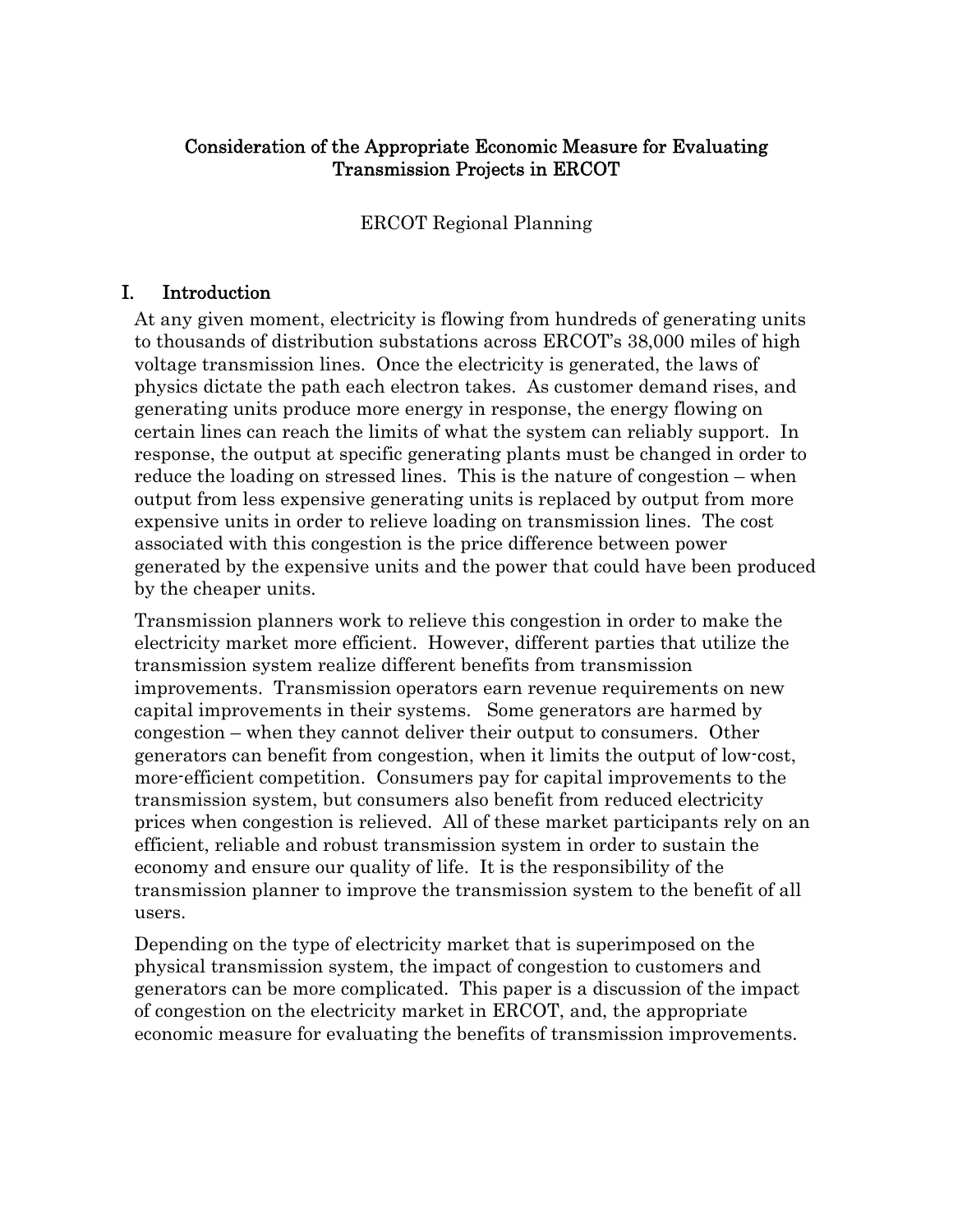#### II. Economic theory

#### A. Consumer and Producer Surplus

Diagram 1 shows the supply and demand curves for a generic product. The supply curve shows the prices at which the set of producers in the market are willing to produce different quantities of the product. The demand curve shows the quantities that potential consumers of the product would be willing

to consume at different prices. The market is at equilibrium with a market clearing price equal to p and the quantity bought and sold at that price is q.

The economic value (EV) of a product is equal to the sum of the Consumer Surplus (CS) and Producer Surplus (PS; these and other terms are defined in Appendix A). In other words, the total economic value of a product will be shared among consumers and producers. The economic value is also called the Societal Surplus.

The consumer surplus is shown graphically on Diagram 2 as the area (denoted CS) between the demand curve and the price axis above the equilibrium price p. The producer surplus is shown on Diagram 2 as the area (denoted PS) between the supply curve and the price axis below the equilibrium price p.

To understand the meaning of these surpluses, consider the market for a product which has a market clearing price p, as shown in Diagram 3. Looking along the supply curve, there is a set of producers who would have been willing to produce the first quantity q1 of the product and sell it at a price of p1. These producers have a surplus, due to the fact that they are paid the market clearing price p for that quantity q1. Similarly, there is some subset of consumers that would have been willing to pay more than the market clearing price for a smaller quantity of the product. These consumers have a surplus, because they pay a lower price, q, than what they would have been willing to pay.





Diagram 2



Diagram 3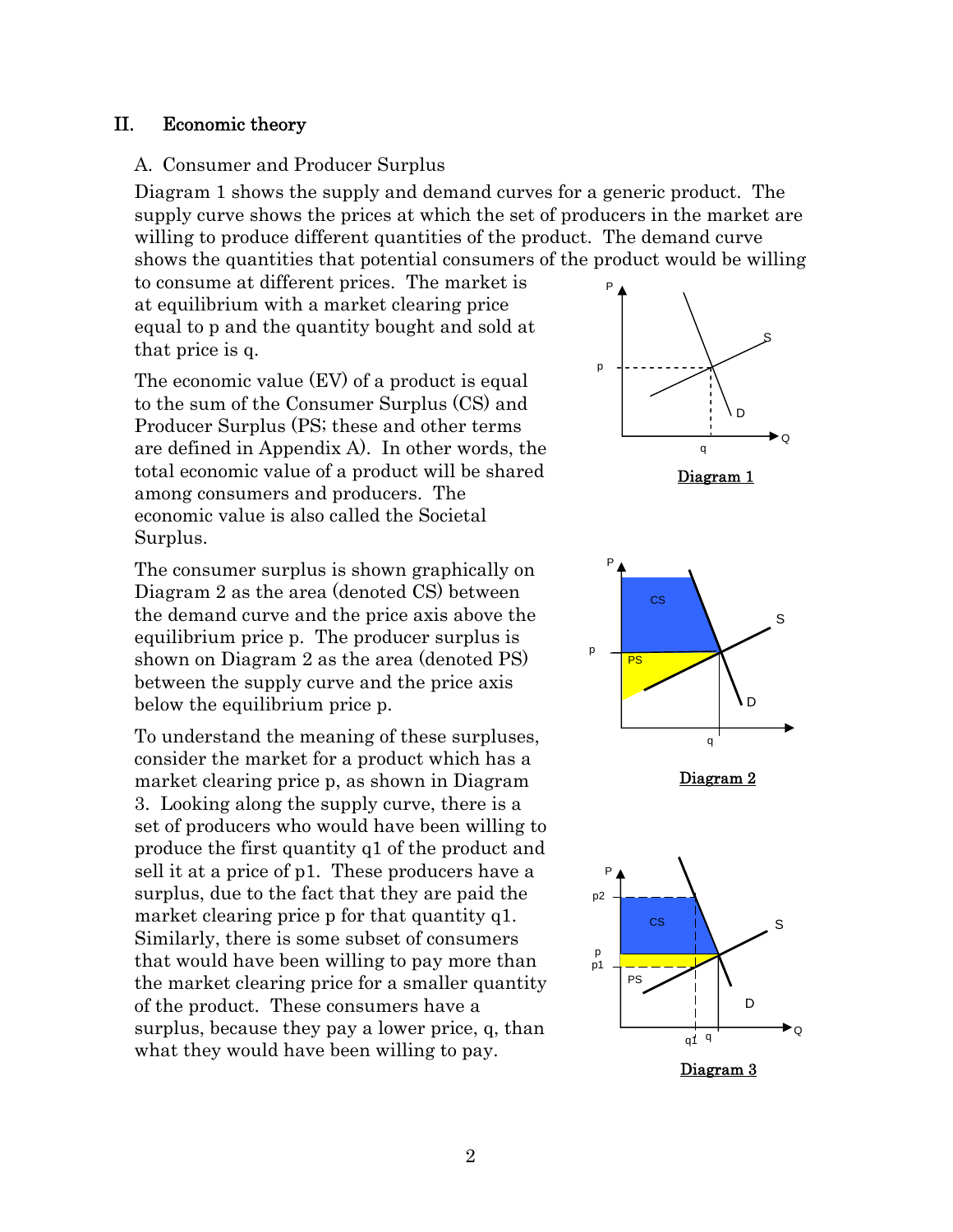B. Application to Transmission Upgrades

Suppose there is a transmission limitation between two areas of the power system, Areas A and B, both of which have load and generation. Further suppose that electricity can be produced at a lower cost in Area A than in Area B. A transmission upgrade, such as a new transmission line between the two areas, will allow more electricity to be produced in area A and transported to area B. Such an upgrade will increase the societal surplus of the product because after the upgrade the same demand can be served at a lower cost. This upgrade will also affect the distribution of the surplus among consumers and producers:

Societal Surplus before the Upgrade  $=$  SS0  $=$  CS0  $+$  PS0 (1)

Societal Surplus after the Upgrade  $=$  SS1  $=$  CS1  $+$  PS1 (2)

The incremental societal surplus due to a project:

$$
ISS = SS1 - SS0
$$
  

$$
ISS = (CS1 + PS1) - (CS0 + PS0)
$$
  

$$
ISS = (CS1 - CS0) + (PS1 - PS0)
$$
 (3)

Equation 3 shows that the change in the Societal Surplus resulting from a project is equal to the sum of the changes in the consumer and producer surpluses.

In many deregulated electricity markets, consumers pay the cost of electricity at their location (their zonal or nodal price), and producers are paid the value of electricity at their location. If there is congestion between the producers' and the consumers' locations, the two prices may not be the same.

However, these deregulated electricity markets also have transmission allocation procedures (such as transmission congestion rights or financial transmission rights) that allow market participants to manage their exposure to congestion. In an efficient market, these instruments will be appropriately valued at a price equivalent to the expected congestion cost between two points. If the proceeds from their sale are returned to the consumers, then the net effect on consumers of congestion costs and the proceeds from the sale of transmission rights, in the aggregate, is zero.

As a result, it is a reasonable simplification to assume that changes in consumer costs are equivalent to changes in producer revenue. Assuming the exact same demand (i.e., hourly load) is served before and after the project, the increase in consumer surplus due to the project will equal the difference in how much they paid for the product. Thus the first component on the right part of equation 3 can be rewritten as:

$$
CS1 - CS0 = PR0 - PR1
$$
 (4)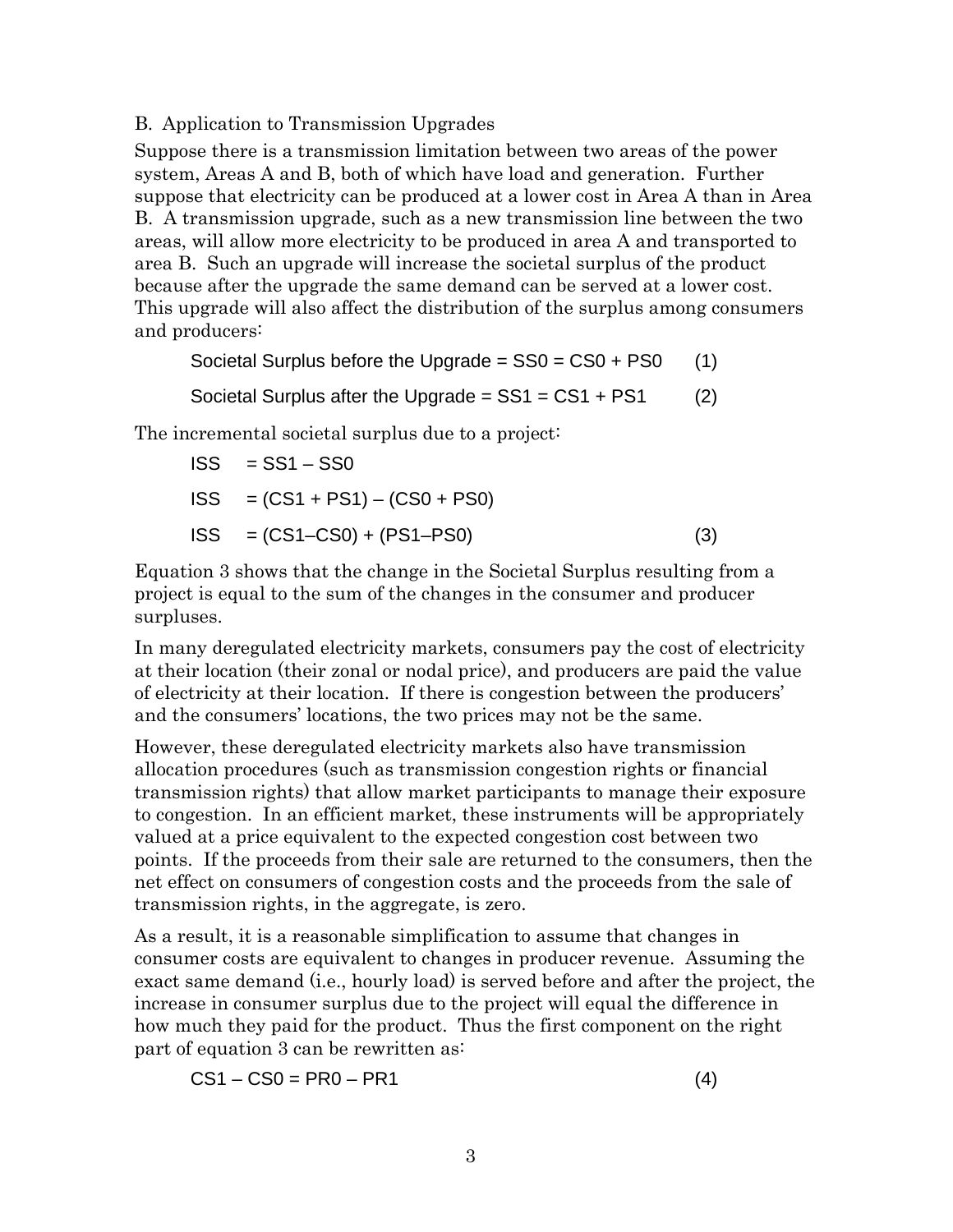where PR represents Producer Revenue. This equation states that the change in consumers' costs is the same as the change in generator's revenue.

The Producer Surplus is equal to the Producer Revenue (PR) minus Production (or Producer) cost (PC):

$$
PS = PR - PC
$$
 (5)

As a result:

$$
PS1 = PR1 - PC1
$$

$$
PS0 = PR0 - PC0
$$

Subtracting the two equations:

PS1 – PS0 = (PR1 – PC1) – (PR0 – PC0)

Which can be rewritten as:

 $PS1 - PS0 = (PR1 - PR0) + (PC0 - PC1)$  (6)

Equation 6 shows that the change in Producer surplus comes from two sources: changes in producer revenues and production costs.

Substituting equations 4 and 6 into equation 3 results in:

$$
ISS = (CS1 - CS0) + (PS1 - PS0)
$$
  
= (PR0 - PR1) + (PR1 - PR0) + (PC0 - PC1)

Or:

$$
\text{ISS} = \text{PC0} - \text{PC1} \tag{7}
$$

Equation 7 shows that the incremental societal surplus, or in other words, the value of a project to the marketplace, is equal to the production cost savings due to the project, provided that the total demand served is unchanged.

In summary, the total project value (ISS) to the market is equal to the production cost reduction due to the project (equation 7). This project value is shared by the consumer and the producers (equation 3). The consumer's portion of the incremental economic value (CS) is equal to the reduction in producer's revenue (PR) (Equation 4).

#### C. Costs and Benefits of Transmission Projects

Improvements to the transmission system, whether they are driven by reliability or economics, have an impact on the efficiency of the overall system. Each transmission project has a construction cost, and each project in turn results in changes in the way generating units are committed and dispatched. Transmission upgrades will also affect energy losses incurred by the system. Transmission projects can have other benefits as well, including improving the system's resistance to sudden voltage swings, and increased flexibility to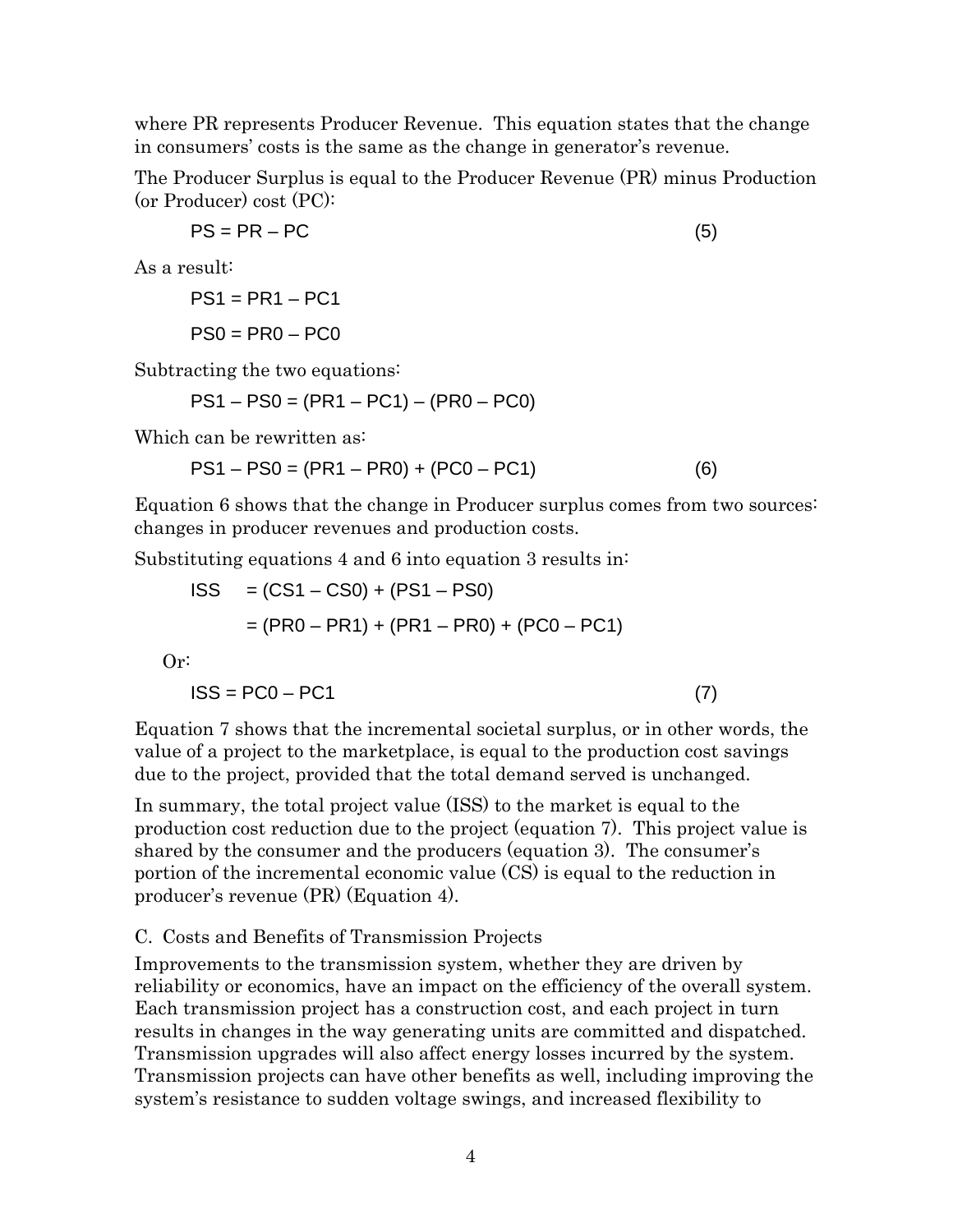resolve emergency situations. To the extent that these additional benefits can be assigned costs or cost savings, they can be included in this analysis. The true cost of a transmission upgrade is the sum of its incremental construction and operating costs, as well as any savings (or costs) that result from changes in how the system as a whole is operated.

For reliability-driven projects, if there is more than one acceptable alternative, the costs of all solutions (both the construction costs and the resulting changes in production costs) must be determined in order to select the option that has the lowest cost (or greatest benefit) to society. For economic-driven projects, there is one additional alternative than for reliability-driven projects: no change to the system. As defined, a proposed transmission system upgrade is economic if the transmission system can be operated reliably with changes to the output of generation units. The costs associated with the no-change alternative are the additional generation production costs required to relieve the excess loading on the affected lines. The total additional production costs of the no-change alternative can be compared with the net benefit of each proposed solution to determine the project that provides the maximum societal benefit.

# III. ERCOT Regulatory and Market Environment

ERCOT has a "postage stamp" system for recovery of transmission investment. All load-serving entities in ERCOT pay at the same rate, equal to the sum of the Transmission Cost of Service (TCOS) of all transmission service providers (TSPs) multiplied by the ratio of the LSE's four-month summer average coincident peak and divided by the total ERCOT four-month summer average peak. TSPs can request that new in-service transmission investments be added to their TCOS on an annual basis. As a result, the costs of the transmission system (including all approved transmission improvements) are paid by all electricity customers throughout ERCOT.

The Public Utility Commission of Texas Substantive Rules state that TSPs shall "…endeavor to construct and place into service sufficient transmission capacity to ensure adequacy and reliability of the network to deliver power to transmission service customer loads. The TSP will plan, construct, operate, and maintain facilities that are needed to relieve transmission constraints…[1](#page-4-0)" These rules make the TSPs responsible for constructing and maintaining an adequate transmission system. Payment for the resulting system is the responsibility of the electricity customer.

These rules do not contain a provision for a group of market participants to pay for improvements to the transmission system. Although some transmission improvement projects in ERCOT may be shown to benefit certain

l

<span id="page-4-0"></span><sup>1</sup> P.U.C. SUBST. R. 25.195(b)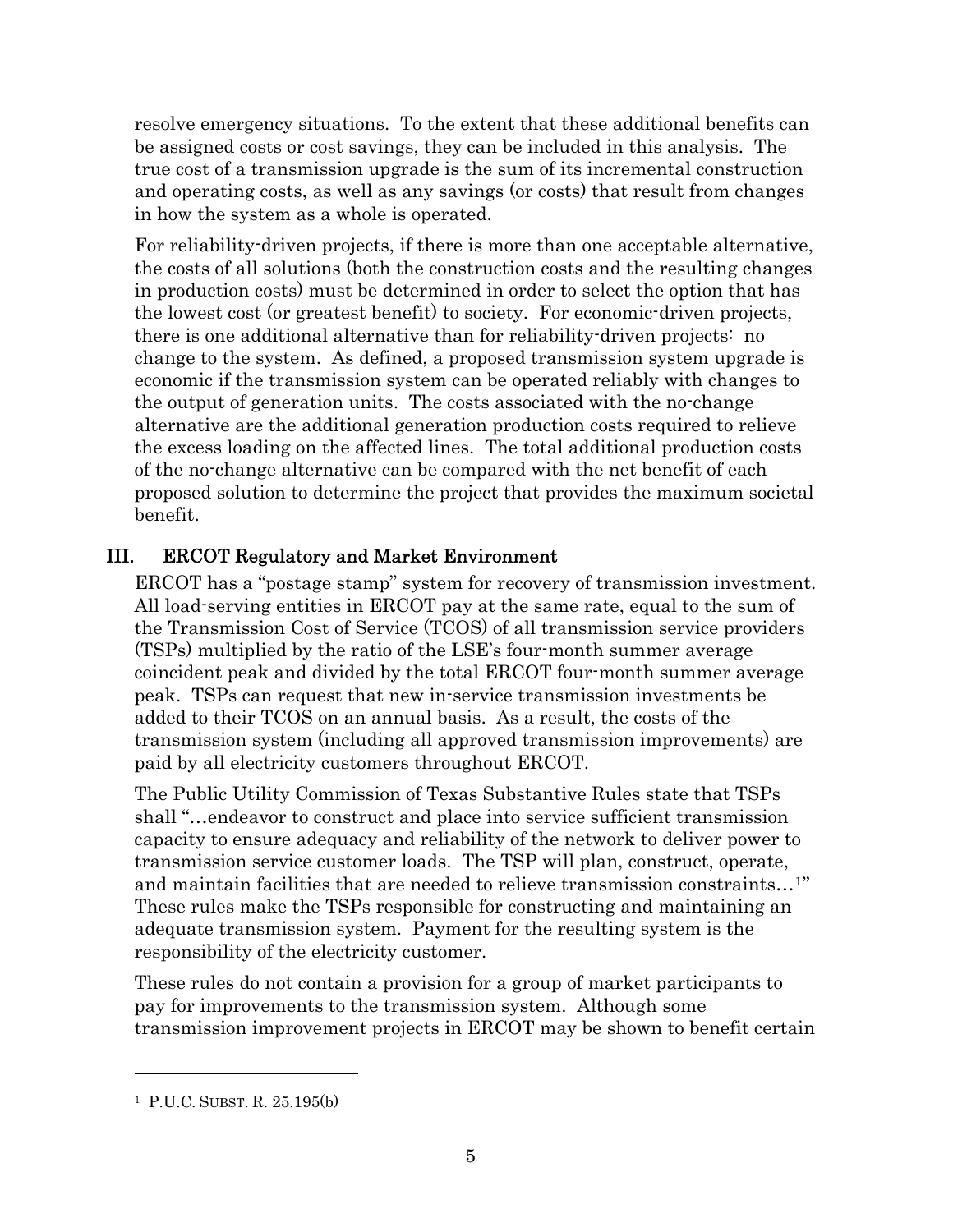market participants, such as generators or customers in specific geographic regions, there is no provision to require these market participants to compensate other parties for their share of the benefits, or to allow these market participants to develop and fund improvements that serve their own interests.

# IV. Project Analysis Methodology

## A. System Modeling

Timing is an important issue in transmission planning. Large transmission projects, especially ones that involve establishing new rights-of-way, can take as long as six years to complete. In the meantime, factors that have a significant impact on the usage of transmission facilities are likely to change. These factors include: customer demand (loads), generation locations, and generation commitment and dispatch (as a result of changes in fuel prices, environmental regulations, or other factors). Given these changes in system usage, it is not appropriate to rely solely on current ERCOT operational system data to quantify the expected economic benefits resulting from future transmission upgrades. Current system conditions may be very different from conditions six years from now. Instead, economic benefits must be evaluated using a simulation that incorporates all the planned changes in the electric system, i.e., one that represents the expected state of the electric system when the proposed transmission project will be completed.

The lead-time required to complete large transmission projects also means that if congestion is already present in the system, it will likely be several years before it can be alleviated. Planning models allow analysts to proactively study the expected impacts of transmission projects and to develop projects that will cost-effectively reduce system congestion in a timely manner.

System modeling has limitations. Long-range models are heavily dependent on input assumptions, such as forecasts of customer loads, generation capacities (additions, modifications, and retirements), fuel costs, availability of new technologies, and regional economic growth. However, using sensitivity analyses, the societal benefits of transmission projects can be determined under a range of likely future input scenarios.

The economic benefits of transmission projects in ERCOT are evaluated using a simulation of an efficient "marginal-cost" dispatch, one in which generating units bid their variable marginal costs and all customers are served by the least expensive available supplier, subject to security transmission constraints. Real electricity markets, due to contractual capital costs and other reasons, do not behave exactly as simulated. However, economists generally concur that efficient mature markets should motivate producers to bid close to their marginal costs.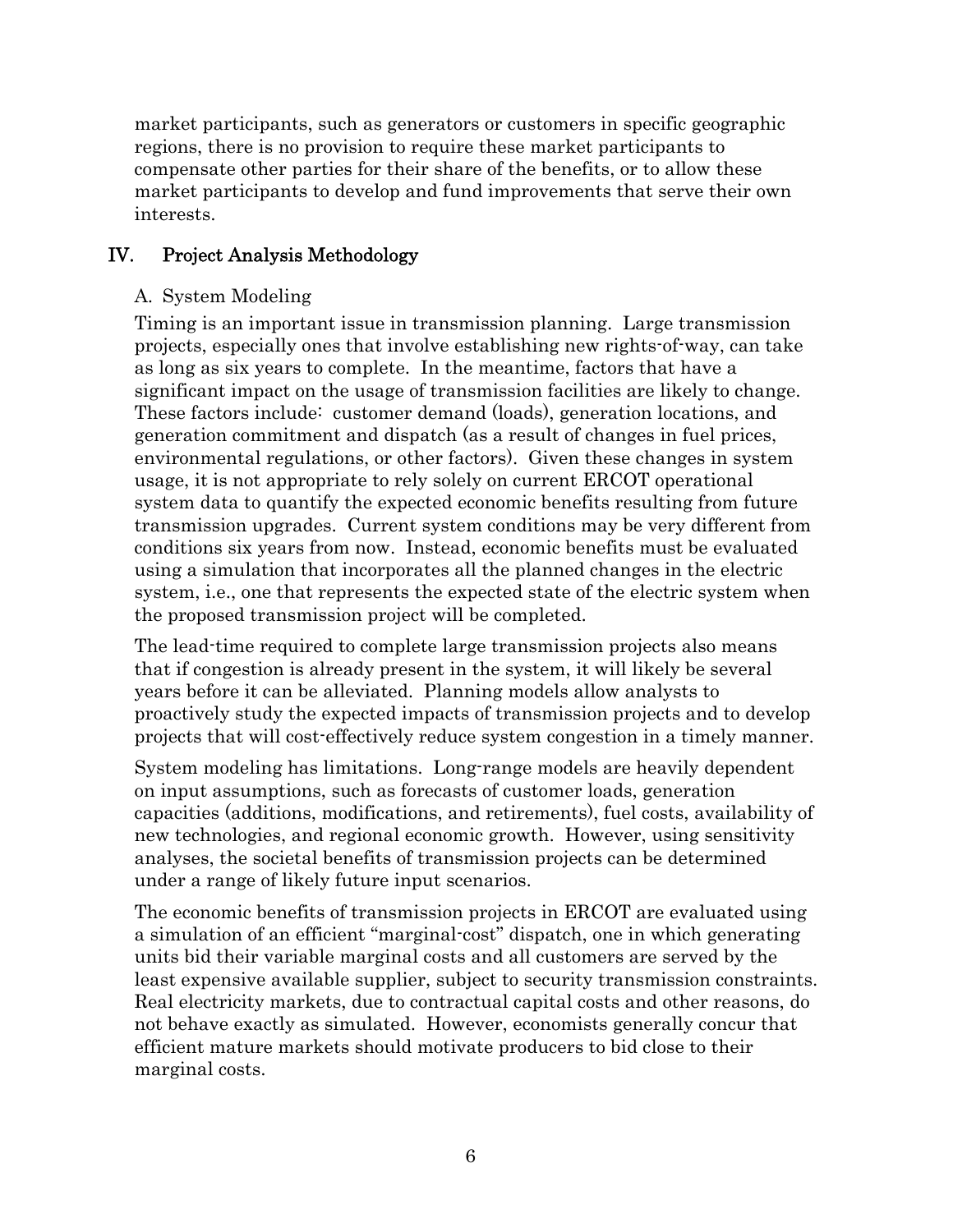In addition, even though there is no such thing as a perfectly efficient electricity market, consumers are likely to take advantage of cost-savings opportunities. As such, transmission projects that provide societal benefits in a market with security-constrained unit commitment and economic dispatch are likely to provide similar benefits regardless of market design.

### B. Annual Economic Benefits

Once a transmission project is completed, the benefits from reduced production costs can be expected to be realized for many years. However, the actual benefits from transmission projects may be more or less than predicted. In order to ensure that economic transmission projects are cost-effective, it is important that the expected long-term benefits from a project significantly outweigh the construction costs, to compensate for inherent modeling uncertainties. So, even though the benefits from transmission projects can be expected to continue for many years, ERCOT only recommends projects that provide sufficient production cost savings to compensate for construction expenses within six years.

A six-year payback standard also ensures that each approved economic transmission project will compensate for the increased capital costs uplifted to the customer. Depending on the Transmission Service Provider involved, the first-year incremental revenue requirement from capital upgrades currently ranges from 15% to 17% of the construction cost of a project. A six-year payback requirement is equivalent to annual production costs savings of 17% of the construction costs of the project.

# C. Determining the Distribution of Benefits

As shown in Section IIB above, the benefits to society (incremental societal surplus) from transmission improvements are equivalent to changes in total production costs less the project construction costs. This surplus is shared by market participants, i.e., consumers and producers (generators). The term "benefits to producers" resulting from a transmission project is defined as the change in generator operating income (the difference between generator revenue and costs). The term "benefits to consumers" is defined as the change in consumer costs and is equivalent to the change in producer revenue, i.e., the costs paid to generators to produce electricity. Determining the allocation of benefits from transmission upgrades can be complicated, and the results are highly dependent on starting and ending conditions, generator bidding behavior, and other issues. In actual electricity markets, it can be difficult, if not impossible, to predict which market segments will benefit from specific transmission improvements. However, the overall societal benefit (the projected reduction in production cost less the cost of the transmission improvement) is more consistent and can be calculated with available production costing tools.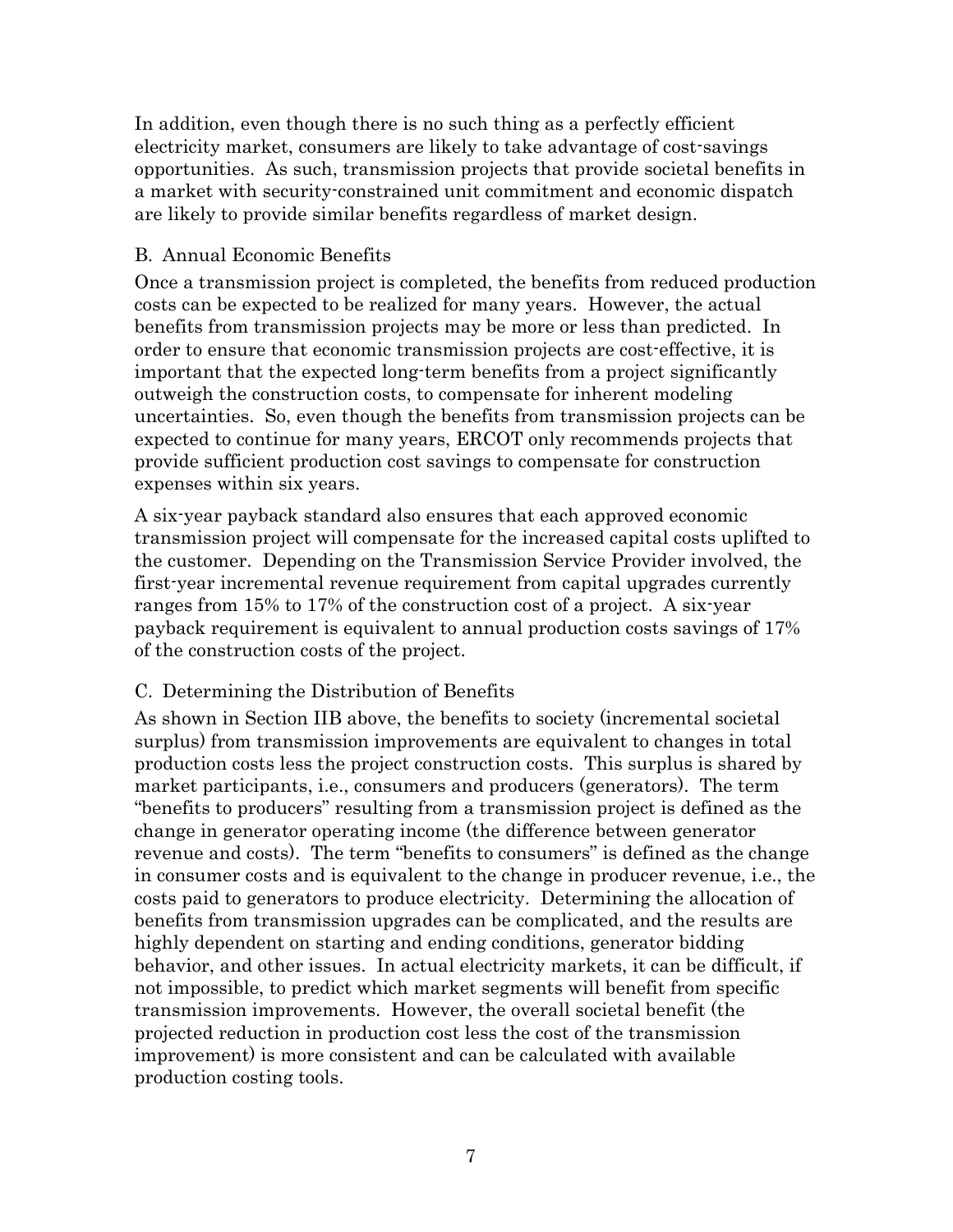### D. Economic Project Justification

l

There is general industry consensus that changes in production costs are the appropriate primary justification for economic transmission projects. Economic theory dictates that production cost changes represent the benefits of transmission improvements to society as a whole. By using production-cost changes as the primary criteria for transmission project cost-benefit analyses, ERCOT procedures are consistent with those of many other Regional Transmission Operators and Independent System Operators in the United States (including the California ISO[2](#page-7-0), the Southwest Power Pool[3](#page-7-1), and the New York ISO4).

Other organizations conduct further analyses to determine the market segments that are likely to benefit from transmission improvements, in order to allocate costs to specific entities. In ERCOT, load serving entities and their customers pay the costs of all transmission improvements. There is no mechanism for ERCOT to allocate costs for new transmission projects to specific market participants.

Since the customer pays for all transmission improvements in ERCOT, it may seem reasonable to require that economic-driven transmission improvements result in sufficient savings to the customer (i.e., reductions in generator revenue) to cover the cost of the improvement. Such reasoning is inappropriate. Because there is no mechanism in ERCOT to allow generators to fund specific network improvements, applying this additional criterion would likely lead to reduced investment in new generation. An example may help to illustrate this concept. Consider the situation in which a new, efficient generating unit is constructed in an unconstrained part of the system. A short time later, another new, slightly more-efficient generator is constructed nearby, and due to a limitation in the transmission system, the two generators cannot simultaneously generate at their maximum capacity. Presuming that the generators are not large enough to significantly affect the prevailing prices on the other side of the constraint, improving the transmission system to eliminate the constraint would result in decreased production costs but would not reduce consumer costs. The application of an additional consumer savings criterion would rule out such an upgrade, and as a result, the older, yet relatively low-cost generator would be curtailed in the market – even though the upgrade would have a positive savings from a societal standpoint.

<span id="page-7-0"></span><sup>&</sup>lt;sup>2</sup> See discussion of societal benefits from transmission projects in: Transmission Economic Assessment Methodology (TEAM), California Independent System Operator, June 2004. <http://www2.caiso.com/docs/>2004/06/03/2004060313241622985.pdf

<span id="page-7-1"></span><sup>3</sup> Southwest Power Pool Planning Documents available at: http://www.spp.org/Objects/Engineer.cfm

<sup>4</sup> Measures of congestion costs defined in: NYISO Congestion Cost Metrics, April, 2005. Available at: http://www.nyiso.org/public/webdocs/services/planning/congestion\_costs/misc/congestion\_ metrics\_042505.pdf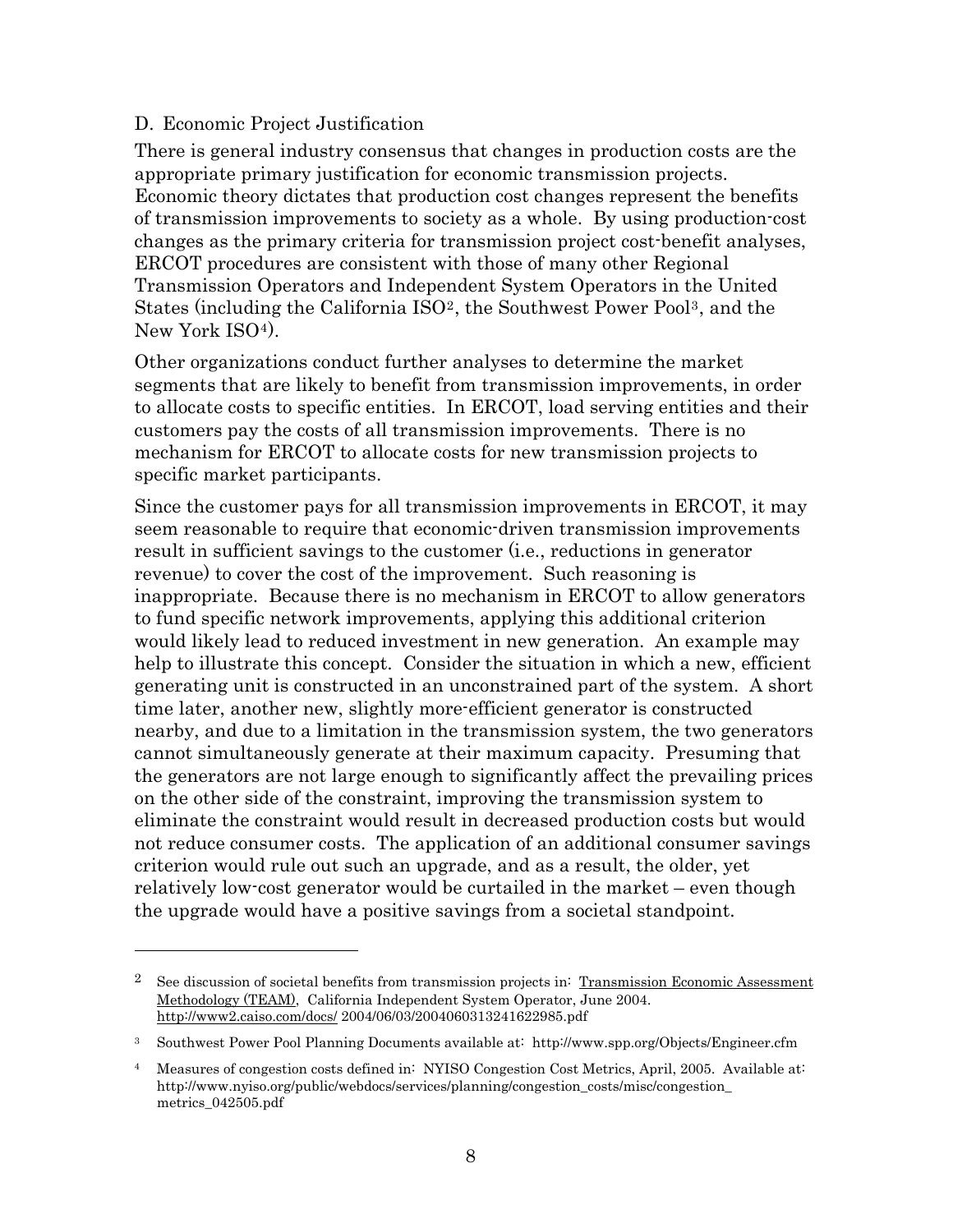Producers must have a reasonable expectation that they will have fair and efficient access to consumers in order for them to justify investments in new generation. As shown in this example, requiring that all economic-driven transmission upgrades provide not only sufficient societal benefits, but also sufficient consumer savings, could lead to efficient generators being constrained, and could reduce investment in new generation. In the long-term, this reduced investment would lead to increased wholesale electricity prices.

The customer ultimately pays for all aspects of the energy market: for the costs of plant operations, for the transmission system, and for profits for market participants. It is in the long-term interest of customers that power producers earn a suitable rate of return on their capital investments, so that customers can continue to benefit from investments in new generation technologies.

In some ways, the fact that there is no mechanism for ERCOT to allocate costs to specific market segments makes the process of transmission planning easier in that ERCOT can rely solely on production costs as the justification for economic transmission projects. However, this over-simplifies the issue. Over the long-term, ERCOT has an obligation, since costs cannot be allocated to individual parties or market segments, to ensure that the transmission system is improved to the benefit of all market participants.

# V. Conclusions

ERCOT uses the expected change in generation production costs to determine the economic benefits from transmission improvements, since this is the measure of the incremental benefits of the project to society. For all proposed system improvements, the construction costs of the project are compared to long-term changes in production costs in order to select the most cost-effective projects to maintain the reliability and efficiency of the ERCOT transmission system. In order to ensure that the expected economic benefits will be realized by market participants, only economic projects that have an annual production cost savings greater than the annual carrying cost of the project will be recommended by ERCOT. ERCOT does not use economic benefits to specific geographic areas or market segments as criteria for recommending proposed transmission improvements. Instead, the economic justification of a transmission improvement is based on the benefits of the improvement to society, which should result in the greatest benefits to consumers over the long term.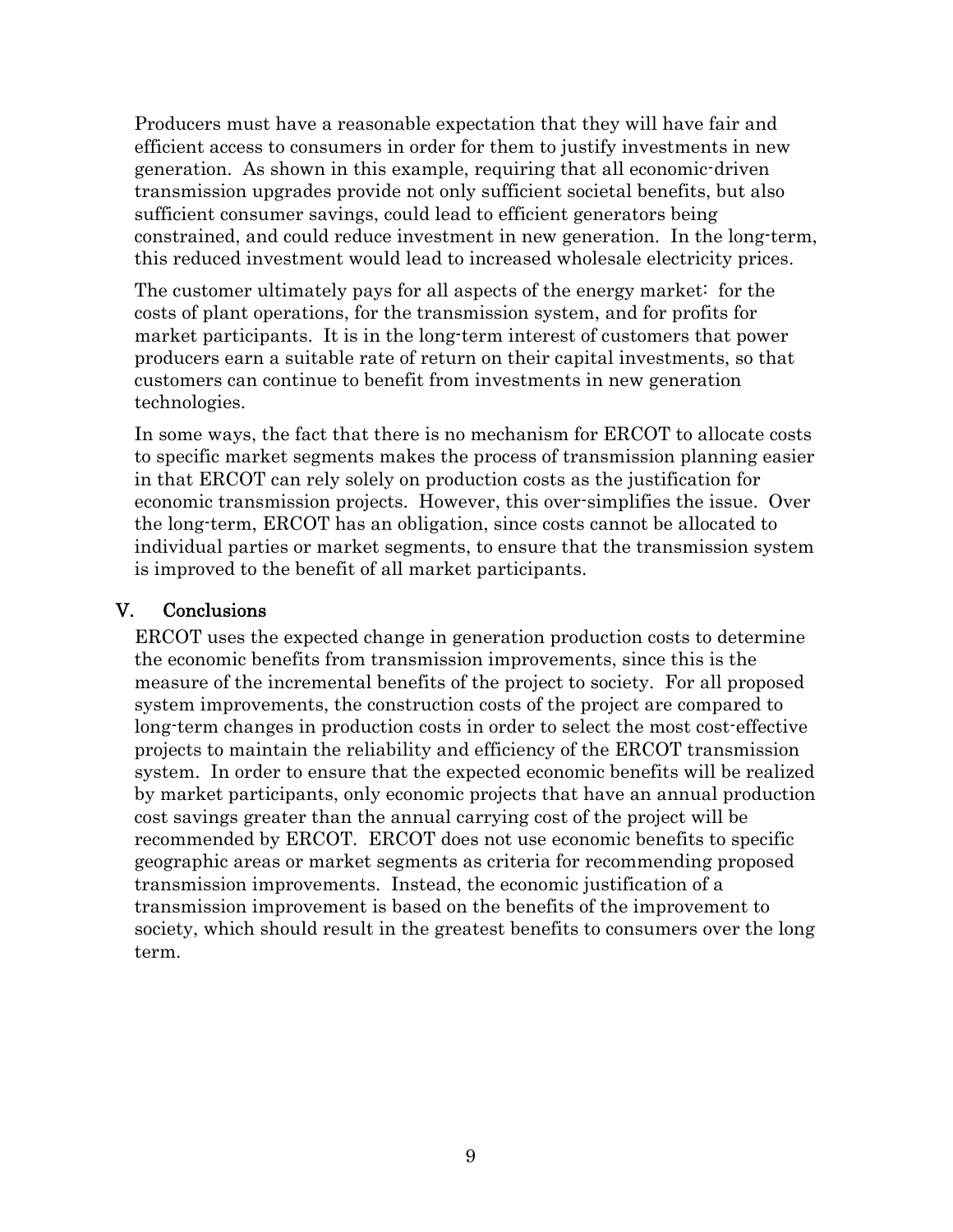## APPENDIX A - DEFINITIONS

### A. Congestion

Any state where the optimal security constrained dispatch is more expensive than a pure economic system dispatch (in other words, an optimal unconstrained system dispatch). Transmission system congestion causes generating units in the system to be dispatched differently from the most economic solution, and, as a result, increases total system production cost.

#### B. Congestion Price

The difference in nodal prices between two buses in a transmission system.

C. Consumer Surplus

The difference between the maximum amount that consumers are willing to pay for a product and the actual amount consumer pay for the product. The maximum amount that the consumer is willing to pay is called the product's value to customer; the actual amount that consumers pay is called the market clearing price or market price.

D. Customer Cost

The cost paid by customers for electricity. This cost is equal to or greater than generator revenue. The difference between customer cost and generator revenue is the result of congestion in the transmission system.

E. Economic Transmission Project

A transmission upgrade project that solves a reliability criteria violation which could otherwise be solved through redispatch of generation units. The cost-effectiveness of economic transmission projects must be determined to ensure that only projects that save more in generation redispatch costs than the cost of the project are approved.

F. Marginal Congestion Cost

The difference between consumer cost and producer revenue. The marginal congestion cost (MCC) for a transmission system can be calculated in two ways: The MCC is equal to the sum of the flow on each transmission line times the difference in the nodal prices at the buses on each end of the line; the MCC also equals the sum of each line's capacity multiplied by the shadow price of the line.

G. Marginal Cost

At any given moment, the cost of producing one more megawatt-hour of electricity at a generating unit.